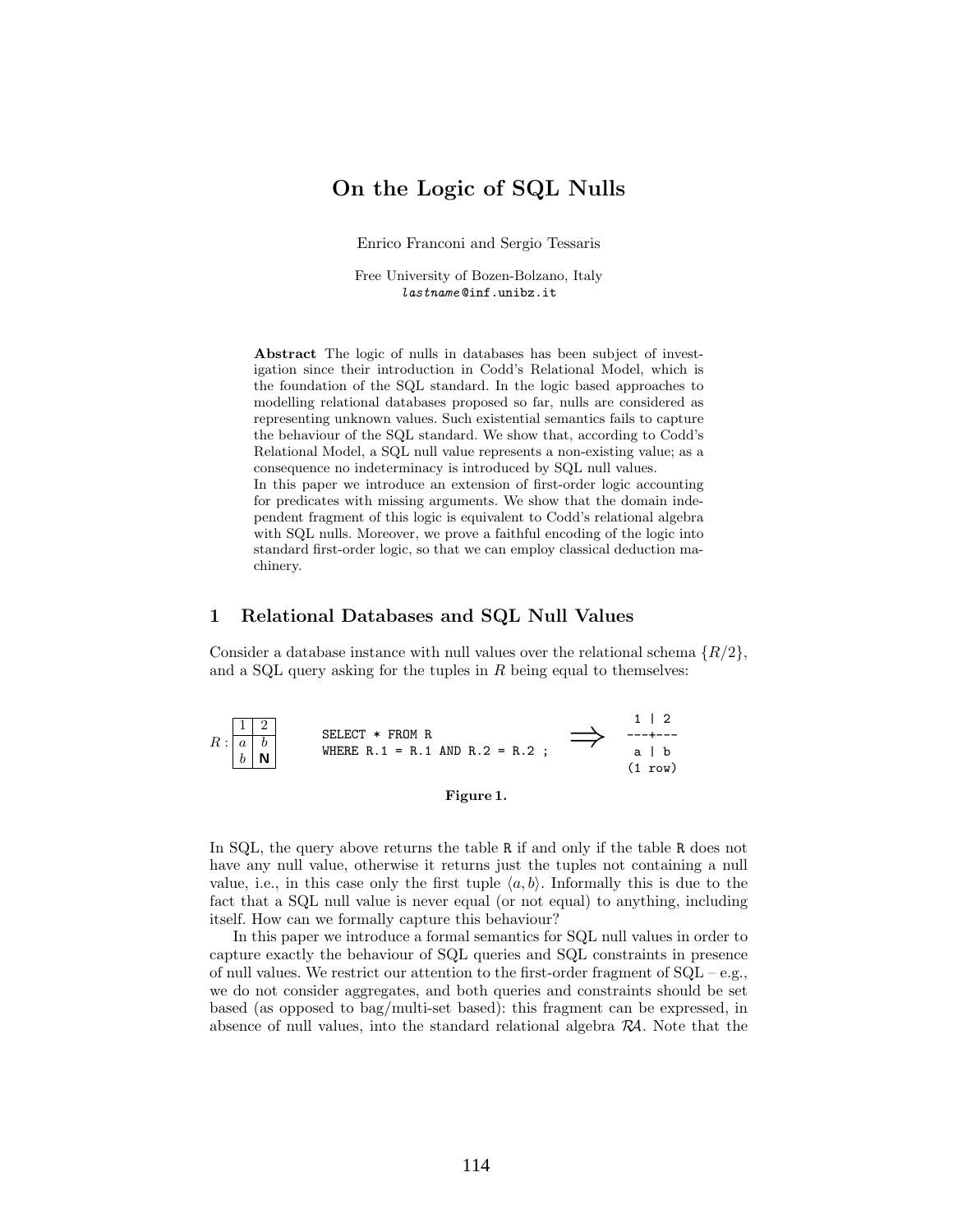standard relational algebra RA is more expressive than the null-free first-order fragment of SQL, since it can express relations of arity zero [\[1\]](#page-14-0).

To the best of our knowledge, there has been no attempt so far to formalise in logic a relational algebra with proper SQL null values. It is well known that SQL null values require a special semantics. Indeed, if they were treated as standard database constants, the direct translation in the standard relational algebra  $R\mathcal{A}$  of the above SQL query would be equivalent to the *identity* expression for R:  $\sigma_{1=1}$   $\sigma_{2=2}$  R, giving as an answer the table R itself, namely the tuples  $\{\langle a, b \rangle, \langle b, \mathbf{N} \rangle\}.$  However, we have seen above that the expected answer to this query is different.

The most popular semantics in the literature for null values is the one interpreting null values with an existential meaning, namely a null value denotes an object which exists but has an unknown identity: this is the semantics of naive tables (see  $[2]$ ). It is easy to see that also with this semantics, the direct translation of the above  $SQL$  query in the standard relational algebra  $\mathcal{R}$  over naive tables would be equivalent to the *identity* expression for  $R: \sigma_{1=1} \sigma_{2=2} R$ , giving as an answer the table R itself, namely the tuples  $\{\langle a, b \rangle, \langle b, \mathbf{N} \rangle\}$ . And again, we have seen above that the expected answer to this query is different.

This paper is organised as follows. We first introduce three equivalent different representations of databases with null values: they will be used in different contexts to prove the equivalence of the different semantics given to SQL null values. Then, we introduce the relational algebra with null values  $\mathcal{R}A^N$ , as an obvious extension to the standard relational algebra  $\mathcal{R}A$  and compatible with the documents defining SQL. We introduce an extension to standard first-order logic  $FOL$ , called  $FOL^{\varepsilon}$ , which takes into account the possibility that some of the arguments of a relation might not exist. We then show that  $\widehat{\text{POL}}^{\varepsilon}$  is equally expressive in a strong sense to the standard first-order logic  $FOL$ , which allows us to devise simple implementations of  $FOL^{\epsilon}$  by relying to standard first-order provers. At the end, we prove our main result:  $\mathcal{R}A^{\mathsf{N}}$  is equally expressive to the domain independent fragment of  $FOL^{\epsilon}$  with the standard name assumption, a result which parallels in an elegant way the classical equivalence result by Codd for the standard relational algebra  $R\mathcal{A}$  and the domain independent fragment of first-order logic  $FOL$  with the standard name assumption.

#### <span id="page-1-0"></span>2 Database Instances with Null Values

We introduce here the notions of tuple, of relation, and of database instance in presence of null values. We consider the unnamed (positional) perspective for the attributes of tuples: elements of a tuple are identified by their position within the tuple.

Given a set of domain values  $\Delta$ , an *n*-tuple is a *total* function from integers from 1 up to n (the position of the element within the tuple) into the set of domain values  $\Delta$  augmented by the special term **N** (the null value): if we denote the set  $\{i \in \mathbb{N} \mid 1 \leq i \wedge i \leq n\}$ , possibly empty if  $n = 0$ , as  $[1 \cdots n]$ , then an *n*-tuple is a total function  $[1 \cdots n] \mapsto \Delta \cup \{N\}$ . Note that the zero-tuple is represented by a *constant* zero-ary function that we call  $\{\}\$ . For example, the tuple  $\langle b, \mathbf{N} \rangle$  is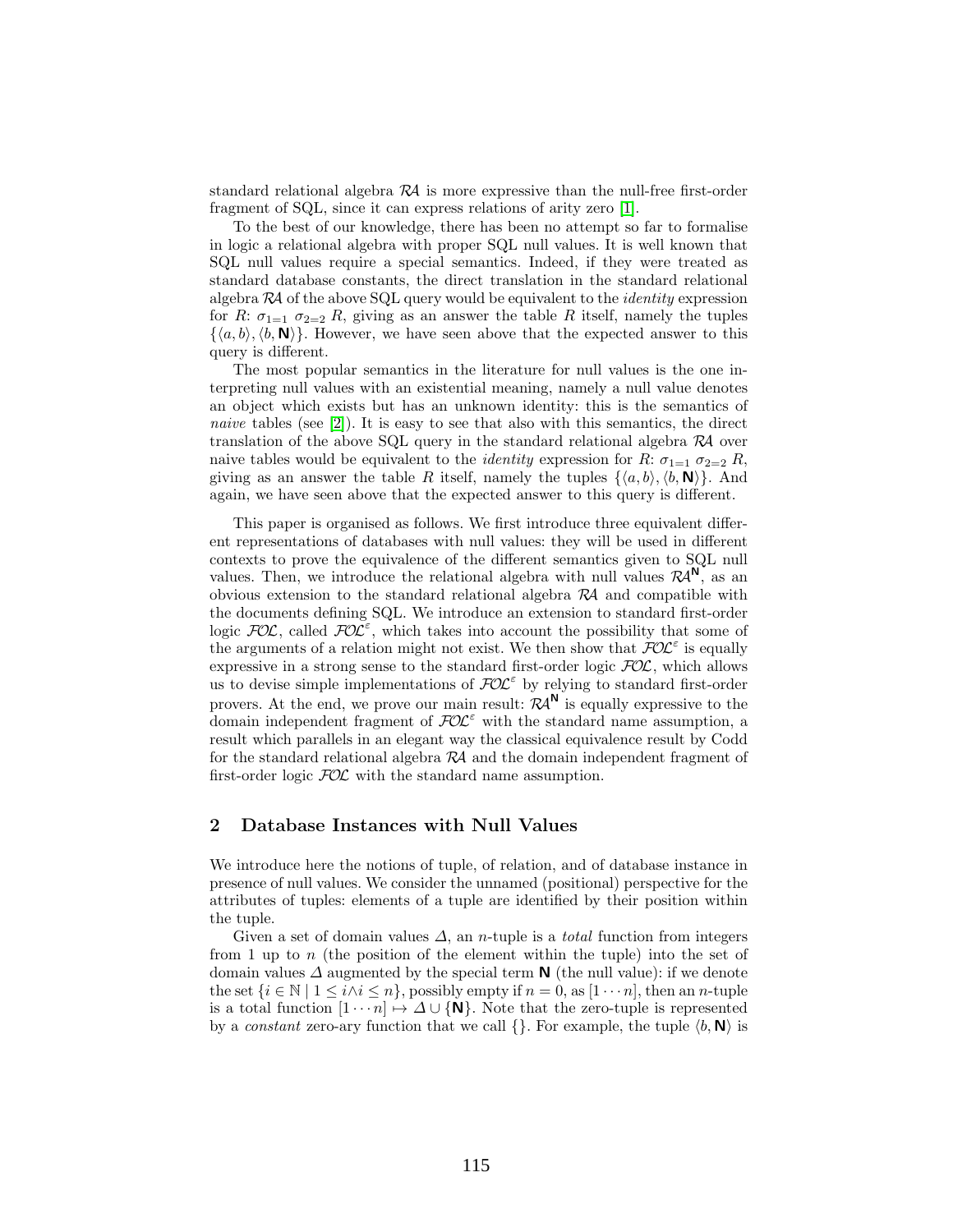$$
R/2: \{\{1 \mapsto a, 2 \mapsto b\}, \quad R/2: \{\{1 \mapsto a, 2 \mapsto b\}, \quad \widetilde{R}_{\{1,2\}}/2: \{\{1 \mapsto a, 2 \mapsto b\}\}\
$$

$$
\{1 \mapsto b, 2 \mapsto \mathbf{N}\}\n\} \qquad \{\mathbf{1} \mapsto b\}\n\qquad\n\widetilde{R}_{\{1\}}/1: \{\{1 \mapsto b\}\}\n\qquad\n\widetilde{R}_{\{2\}}/1: \{\}
$$

$$
\widetilde{R}_{\{1\}}/0: \{\}
$$

$$
(a) instance  $\mathcal{I}^{\mathbf{N}}$ \n(b) instance  $\mathcal{I}^{\varepsilon}$ \n(c) instance  $\mathcal{I}^{\varphi}$
$$

<span id="page-2-0"></span>Figure 2. The three representations of the database instance of Figure [1](#page-0-0)

represented as  $\{1 \mapsto b, 2 \mapsto \mathbb{N}\}\$ , while the zero-tuple  $\langle \rangle$  is represented as  $\{\}$ . A relation of arity n is a set of n-tuples; if we want to specify that n is the arity of a given relation R, we write the relation as  $R/n$ . Note that a relation of arity zero is either empty or it includes only the zero-tuple  $\{\}$ . A relational schema  $\mathcal{R}$ includes a set of relation symbols with their arities and a set of constant symbols C. A database instance  $\mathcal{I}^{\mathbb{N}}$  associates to each relation symbol R of arity n from the relational schema  $\mathcal R$  a set of *n*-tuples  $\mathcal I^{\mathsf{N}}(R)$ , and to each constant symbol in  $\mathcal C$  a domain value in  $\Delta$ . Usually, in relational databases all constant symbols are among the domain values and are associated in the database instance to themselves – this is called the Standard Name Assumption.

As an example of a database instance  $\mathcal{I}^{\mathsf{N}}$  consider Figure [2\(](#page-2-0)a).

In our work we consider two alternative representations of a given a database instance  $\mathcal{I}^{\mathbb{N}}$ , where null values do not appear explicitly:  $\mathcal{I}^{\varepsilon}$  and  $\mathcal{I}^{\varphi}$ . We will show that they are isomorphic to  $\mathcal{I}^N$ . The representations share the same constant symbols, domain values, and mappings from constant symbols to domain values. The differences are in the way null values are encoded within a tuple.

Compared with a database instance  $\mathcal{I}^{\mathsf{N}}$ , a corresponding database instance  $\mathcal{I}^{\varepsilon}$  differs only in the way it represents *n*-tuples: an *n*-tuple is a *partial* function from integers from 1 up to  $n$  into the set of domain values - the function is undefined exactly for those positional arguments which are otherwise defined and mapped to a null value in  $\mathcal{I}^{\mathsf{N}}$ .

That is, if  $R \in \mathcal{R}$  is an *n*-ary relation, then

$$
\mathcal{I}^{\varepsilon}(R) = \{ t \in ([1 \cdots n] \mapsto \mathcal{C}) \mid \exists t' \in \mathcal{I}^{\mathbf{N}}(R) . t'(i) \neq \mathbf{N} \rightarrow t(i) = t'(i) \land t'(i) = \mathbf{N} \rightarrow t(i) \; \text{undefined} \}
$$

Obviously, also the inverse correspondence exists:

$$
\mathcal{I}^{\mathbf{N}}(R) = \{ t' \in ([1 \cdots n] \mapsto \mathcal{C} \cup {\mathbf{N}} \}) \mid \exists t \in \mathcal{I}^{\varepsilon}(R) . t(i) \text{ defined } \rightarrow t'(i) = t(i) \land t(i) \text{ undefined } \rightarrow t'(i) = \mathbf{N} \}
$$

As an example of a database instance  $\mathcal{I}^{\varepsilon}$  consider Figure [2\(](#page-2-0)b). From the figure is clear that this representation takes a different approach w.r.t. the standard relational model: i.e., relations may include tuples of dishomogeneous arity. We will introduce the third kind of representation in order to demonstrate that this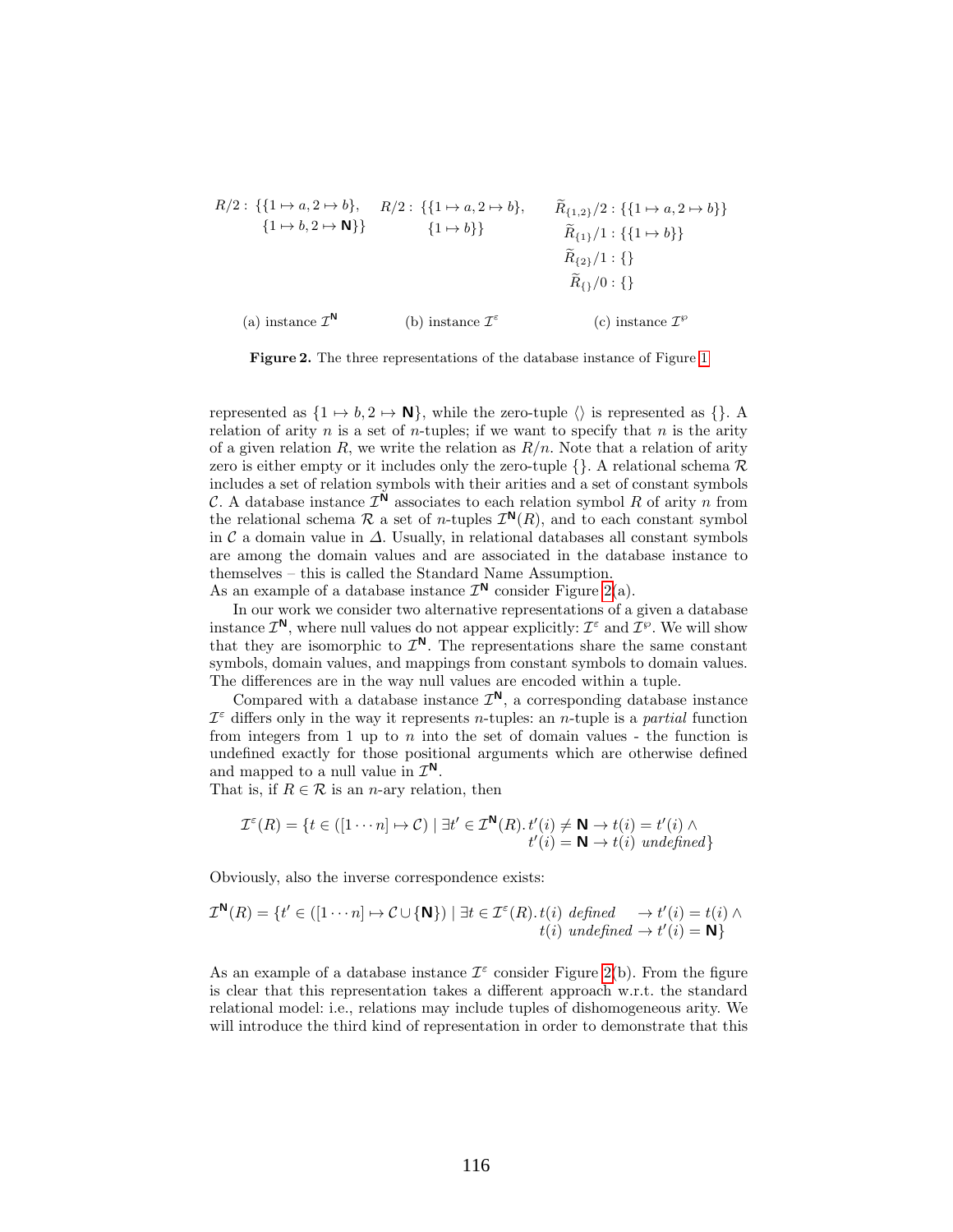approach can be embedded into a standard relational model by considering an extended vocabulary.

Compared with a database instance  $\mathcal{I}^{\varepsilon}$ , a corresponding database instance  $\mathcal{I}^{\varphi}$  differs in the way relation symbols are interpreted: a relation symbol of arity  $n$  is associated to a set of novel relation symbols having the arity less or equal to n. The main idea is that a tuple with null arguments ends up in the corresponding relation which excludes those arguments (see Figure  $2(c)$ ). The concept is analogous to the notion of lossless horizontal decomposition as described, e.g., in [\[1\]](#page-14-0).

Given a database instance  $\mathcal{I}^{\mathbb{N}}$  defined over a relational schema  $\mathcal{R}$ , the corresponding database instance  $\mathcal{I}^{\varphi}$  is defined over the *decomposed* relational schema  $\widetilde{\mathcal{R}}$ : for each relation symbol  $R \in \mathcal{R}$  of arity n and for each (possibly empty) subset of its positional arguments  $A \subseteq [1 \cdots n]$ , the decomposed relational schema  $\widetilde{\mathcal{R}}$  includes a predicate  $\widetilde{R}_A$  with arity |A|. The correspondence between  $\mathcal{I}^N$  and  $\mathcal{I}^{\wp}$  is based on the fact that each |A|-tuple in the relation  $\mathcal{I}^{\wp}(\tilde{R}_A)$  corresponds exactly to the *n*-tuple in  $\mathcal{I}^{\mathbb{N}}(R)$  having non-null values only in the positional arguments in A, with the same values and in the same relative positional order. That is, if  $R \in \mathcal{R}$  is an *n*-ary relation, then

$$
\mathcal{I}^{\wp}(\widetilde{R}_{\{i_1,\ldots,i_k\}}) = \{t \in ([1 \cdots k] \mapsto \mathcal{C}) \mid \exists t' \in \mathcal{I}^{\mathbf{N}}(R). \forall j \in ([1 \cdots n] \setminus \{i_1,\ldots,i_k\}).t'(j) = \mathbf{N} \land \forall j \in \{i_1,\ldots,i_k\}.t'(j) \neq \mathbf{N} \land \forall j \in \{1,\ldots,k\}.t(j) = t'(i_j)\}
$$

Obviously, also the inverse correspondence exists:

$$
\mathcal{I}^{\mathbf{N}}(R) = \bigcup_{\{i_1,\dots,i_k\} \subseteq [1\cdots n]} \{t' \in ([1\cdots n] \mapsto \mathcal{C} \cup \{\mathbf{N}\}) \mid
$$

$$
\exists t \in \mathcal{I}^{\wp}(\widetilde{R}_{\{i_1,\dots,i_k\}}).
$$

$$
\forall j \in \{1,\dots,k\}, t'(i_j) = t(j) \land
$$

$$
\forall j \in ([1\cdots n] \setminus \{i_1,\dots,i_k\}).t'(j) = \mathbf{N}\}
$$

Abusing the notation for the sake of simplicity, we assume that if  $k = 0$  then  $\{1, \ldots, k\} = \{i_1, \ldots, i_k\} = \emptyset.$ 

In absence of null values, clearly the  $\mathcal{I}^{\mathsf{N}}$  and  $\mathcal{I}^{\varepsilon}$  representations of a database instance coincide. The third representation cannot be directly compared because of the different signature, but it can be noted that, in absence of null values, for every *n*-ary relation R in  $\mathcal{R}, \mathcal{I}^{\varphi}(\tilde{R}_{A}) = \emptyset$  if  $|A| < n$ . Therefore for each *n*-ary relation in  $\mathcal{R}, \mathcal{I}^{\mathbf{N}}(R) = \mathcal{I}^{\varepsilon}(R) = \mathcal{I}^{\varphi}(\widetilde{R}_{[1\cdots n]}).$ 

Given the discussed isomorphisms, in the following – whenever the difference in the representation of null values does not generate ambiguity – we will denote as I the database instance represented in any of the above three forms  $\mathcal{I}^{\mathbb{N}}, \mathcal{I}^{\varepsilon}$ , or  $\mathcal{I}^{\wp}$ .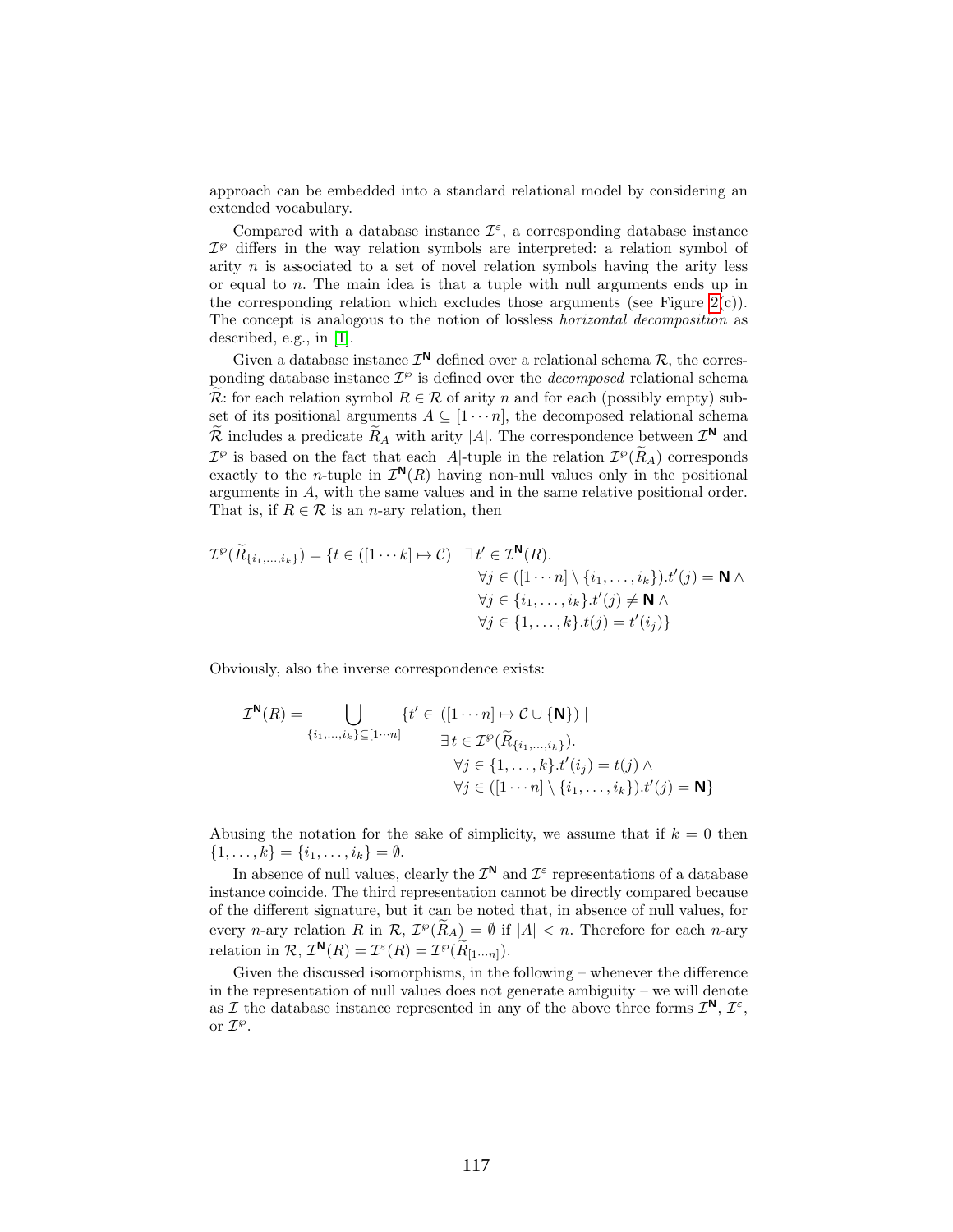Atomic relation -  $R$  - (where  $R \in \mathcal{R}$ )

 $R(\mathcal{I}) = \mathcal{I}^{\mathsf{N}}(R).$ 

Constant singleton -  $\langle v \rangle$  - (where  $v \in \mathcal{C}$ )

$$
\langle v \rangle(\mathcal{I}) = \{1 \mapsto v\}.
$$

**Selection** -  $\sigma_{i=v}$  e,  $\sigma_{i=j}$  e - (where  $v \in \mathcal{C}$ ,  $\ell$  is the arity of e, and  $i, j \leq \ell$ )

$$
\sigma_{i=v} e(\mathcal{I}) = \{ s \text{ is a } \ell \text{-tuple} \mid s \in e(\mathcal{I}) \land s(i) = v \},\
$$

$$
\sigma_{i=j} e(\mathcal{I}) = \{ s \text{ is a } \ell \text{-tuple} \mid s \in e(\mathcal{I}) \land s(i) = s(j) \}.
$$

**Projection** -  $\pi_{i_1,\ldots,i_k}e$  - (where  $\ell$  is the arity of  $e$ , and  $\{i_1,\ldots,i_k\} \subseteq [1 \ldots \ell]$ )

 $\pi_{i_1,\ldots,i_k}e(\mathcal{I}) = \{s \text{ is a } k\text{-tuple} \mid \text{exists } s' \in e(\mathcal{I}) \text{ s.t. for all } 1 \leq j \leq k. \ s(j) = s'(i_j)\}.$ 

**Cartesian product -**  $e \times e'$  - (where *n*, *m* are the arities of  $e, e'$ )

$$
(e \times e')(Z) = \{s \text{ is a } (n+m)\text{-tuple} \mid \text{ exists } t \in e(\mathcal{I}), t' \in e'(\mathcal{I}) \text{ s.t.}
$$
  
for all  $1 \leq j \leq n$ .  
for all  $1 + n \leq j \leq (n+m)$ .  $s(j) = t(j) \land$   
 $j \leq j \leq (n+m)$ .

**Union/Difference** -  $e \cup e'$ ,  $e - e'$  - (where  $\ell$  is the arity of e and  $e'$ )

 $(e \cup e')(\mathcal{I}) = \{s \text{ is a } \ell\text{-tuple} \mid s \in e(\mathcal{I}) \lor s \in e'(\mathcal{I})\},\$  $(e - e')(\mathcal{I}) = \{s \text{ is a } \ell\text{-tuple} \mid s \in e(\mathcal{I}) \land s \notin e'(\mathcal{I})\}.$ 

Derived operators - (where  $v \in \mathcal{C}$ ,  $\ell \leq \min(m, n)$ ,  $m, n$  are the arities of  $e, e',$  $i, j, i_1, \ldots, i_\ell \leq m$ , and  $k_1, \ldots, k_\ell \leq n$ )

$$
\sigma_{i<> v} e \equiv e - \sigma_{i=v} e,
$$
\n
$$
\sigma_{i<> j} e \equiv e - \sigma_{i=j} e,
$$
\n
$$
e \underset{i_1=k_1}{\bowtie} e' \equiv \pi_{([1\cdots m+n]\setminus\{m+k_1,\ldots,m+k_\ell\})} \sigma_{i_1=m+k_1} \ldots \sigma_{i_\ell=m+k_\ell} (e \times e').
$$
\n
$$
e_{i_l=k_\ell}
$$

<span id="page-4-0"></span>Figure 3. The standard relational algebra RA

## 3 Relational Algebra with Null Values

We introduce in this Section the formal semantics of the relational algebra dealing with null values, corresponding (modulo the zero-ary relations) to the firstorder fragment of SQL.

Let's first recall the notation of the standard relational algebra  $\mathcal{R}A$  (see, e.g., [\[3\]](#page-14-2) for details). Standard relational algebra expressions over a relational schema  $\mathcal R$  are built according to the inductive formation rules in the boxed expressions of Figure [3.](#page-4-0) Also in Figure [3](#page-4-0) the semantics of an algebra expression  $e$  is inductively defined as the transformation of database instances  $\mathcal{I}$  – with the Standard Name Assumption – to a set of tuples  $e(\mathcal{I})$ .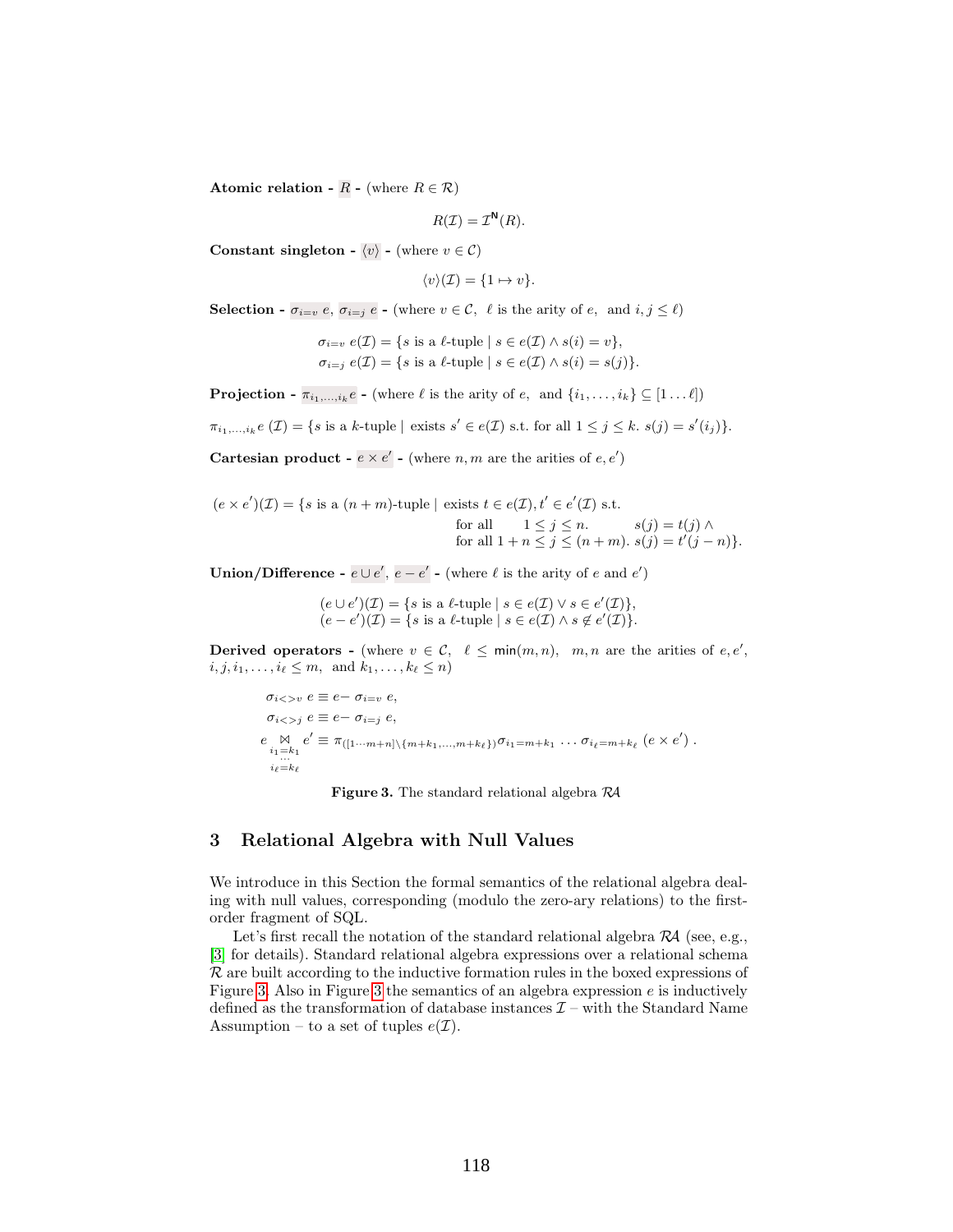Null singleton -  $\langle N \rangle$  -

$$
\langle \mathbf{N} \rangle(\mathcal{I}) = \{1 \mapsto \mathbf{N}\}.
$$

**Selection -**  $\sigma_{i=j} e$  - (where  $\ell$  is the arity of e, and  $i, j \leq \ell$ )

$$
\sigma_{i=j} e(\mathcal{I}) = \{ s \text{ is a } \ell \text{-tuple} \mid s \in e(\mathcal{I}) \land s(i) = s(j) \land s(i) \neq \mathbf{N} \land s(j) \neq \mathbf{N} \}.
$$

Derived operators - (where  $v \in \mathcal{C}$ ,  $\ell \leq \min(m, n)$ ,  $m, n$  are the arities of  $e, e',$  $i, j, i_1, \ldots, i_\ell \leq m$ , and  $k_1, \ldots, k_\ell \leq n$ )

```
\sigma_{i \leq j} e \equiv \sigma_{i=i} \sigma_{j=j} e - \sigma_{i=j} e\sigma_{\text{isNull}(i)} e \equiv e - \sigma_{i=i} e,
\sigma_{\text{isNotNull}(i)} e \equiv \sigma_{i=i} e,
            \sigma_{i=N} e \equiv e - e,
         \sigma_{i>>N} e \equiv e - e,
        e \underset{i_1=k_1}{\mathbb{M}}i_{\ell}=k_{\ell}e' \equiv (e \underset{i_1=k_1}{\bowtie} \atop \sum_{i_\ell=k_\ell}e') \cup (e-\pi_{1,...,m}(e \underset{i_{1}=k_{1}}{\overset{\bowtie}{\sum}}_{i_{1}=k_{k}})(e')) \times (\langle N \rangle \times \cdots \times \langle N \ranglen-\ell).
```
<span id="page-5-0"></span>Figure 4. The null relational algebra  $\mathcal{R}A^{N}$  defined only in the parts different from  $\mathcal{R}A$ 

We now extend the standard relational algebra to deal with SQL nulls; we refer to it as *Null Relational Algebra*  $(\mathcal{R}A^{\mathsf{N}})$ .

Null values have been introduced in the relational model since its inception. In order to deal with null values, Codd [\[4\]](#page-14-3) included the special null value in the domain and adopted a three-valued logic having the third truth value unknown together with true and false. The comparison expressions in Codd's algebra are evaluated to unknown if they involve a null value, while in set operations, tuples otherwise identical but containing null values are considered to be different. This view is exactly what we find in SQL where three-valued logic is used for the evaluation of WHERE clauses but independent occurrences of the null value may be identified in set operations – see, e.g., [\[5\]](#page-14-4).

In order to define  $\mathcal{R}A^{\mathsf{N}}$  from the standard relational algebra, we adopt the  $\mathcal{I}^{\mathsf{N}}$ representation of a database instance where null values are explicitly present as possible elements of tuples, and with the Standard Name Assumption. Then, it is enough to let equality (and inequality) fail whenever null values are involved, since its evaluation would be unknown.

All the RA expressions are valid  $R\mathcal{A}^N$  expressions, and maintain the same semantics, with the only change in the semantics of the selection expressions  $\sigma_{i=1}$  e and  $\sigma_{i\leq j}$  e with equality or inequality among elements in a tuple: in these cases the semantic definitions make sure that the elements to be tested for equality (or inequality) are both different from the null value in order for the equality (or inequality) to succeed. The syntax of  $\mathcal{R}A^{\mathsf{N}}$  expressions extends the standard  $\mathcal{R}A$ syntax only for the additional *null singleton* expression  $\langle N \rangle$  (and for the derived operators involving null values). Figure [4](#page-5-0) introduces the syntax and semantics of  $\mathcal{R}A^{N}$  expressed in terms of its difference with  $\mathcal{R}A$ , including the derived operators which are added or defined differently in  $\mathcal{R}A^{\mathsf{N}}$ . It is easy to show that the definition of the null relational algebra exactly matches the (informal) definition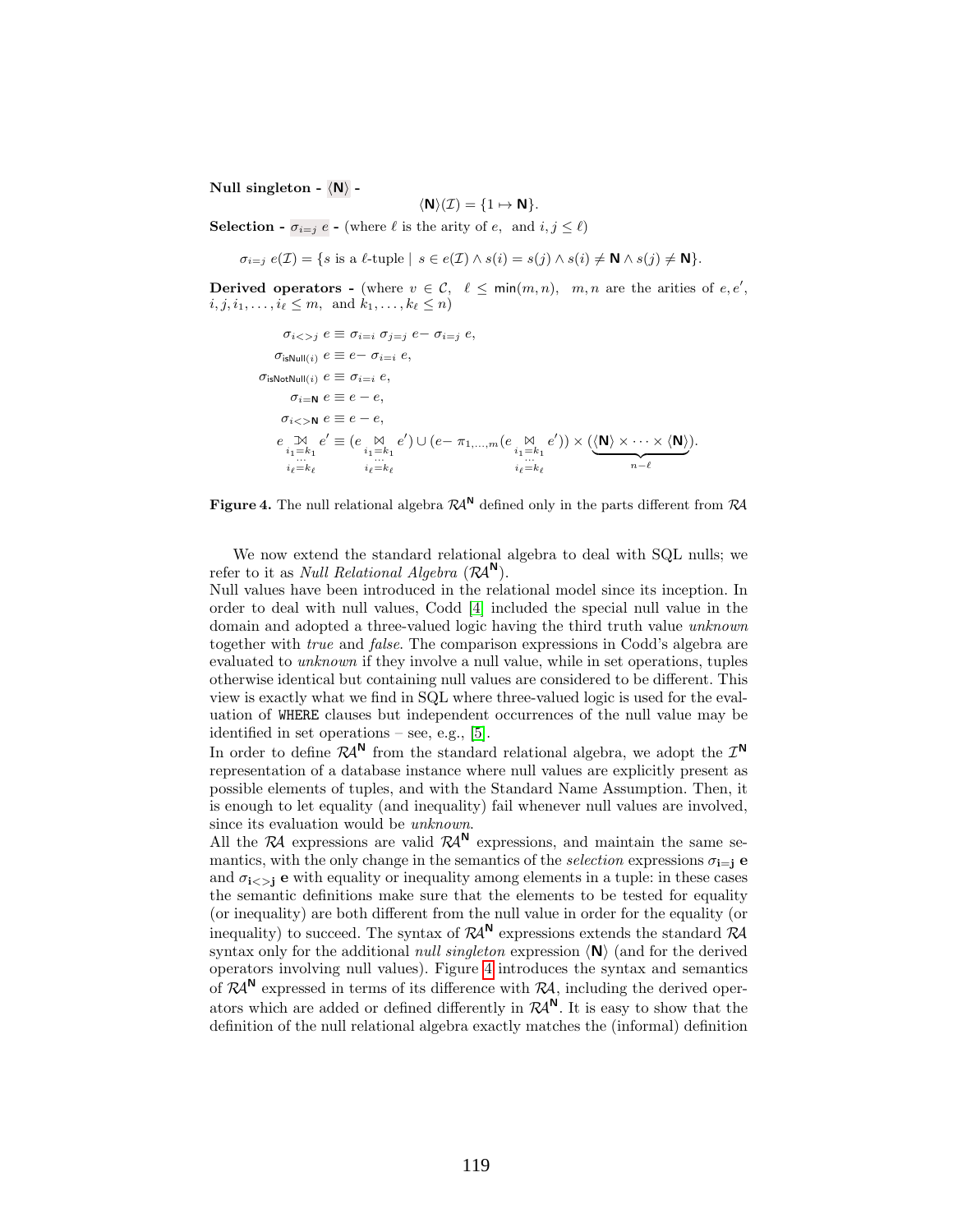given to SQL with null values, and it generates the same practical behaviour [\[5\]](#page-14-4). Given a tuple t and a  $\mathcal{R}A^{\mathsf{N}}$  expression e, we call models of the expression e with the answer t all the database instances  $\mathcal I$  such that  $t \in e(\mathcal I)$ .

Sometimes an  $n$ -ary algebra expression is intended to express a boolean statement over a database instance in the form of a denial constraint: this is done by checking whether its evaluation over the database instance returns the empty  $n$ -ary relation or not. An  $n$ -ary denial constraint  $e$  can always be reduced into a zero-ary constraint, whose boolean value is meant to be true if its evaluation contains the zero-tuple  $\{\}\$  and **false** if it is empty, by considering its zero-ary projection  $(\pi_{\emptyset}e)$ .

<span id="page-6-0"></span>*Example 1.* Consider the relational schema  $\{R/2, S/2\}$  with the following data and the following constraints expressed in  $\mathcal{R}A^N$ :

R : 1 2 a b b N S : 1 2 a a a N N a N N – UNIQUE constraint for R.1: σ1=3 σ26=4 (R × R) = ∅; – NOT-NULL constraint for R.1: σisNull(1) R = ∅; – UNIQUE constraint for S.1: σ1=3 σ26=4 (S × S) = ∅, – FOREIGN KEY constraint from S.2 to R.1: π2σisNotNull(2) S − π1σisNotNull(1) R= ∅.

It is easy to see that these constraints are all satisfied: they behave in the same way as the corresponding SQL constraints with null values.

Similarly, the query considered in the previous Section ( $\sigma_{1=1} \sigma_{2=2} R$ ), now behaves as in SQL and it returns correctly  $\{\langle a, b \rangle\}.$ 

# 4 First-order Logic with Null Values

The *Null Relational Calculus* ( $\mathcal{FOL}^{\varepsilon}$ ) is a first-order logic language with an explicit symbol N representing the null value, and where predicates denote tuples over subsets of the arguments instead of just their whole set of arguments. It extends classical first-order logic in order to take into account the possibility that some of the arguments of a relation might not exist.

Given a set of predicate symbols each one associated with an arity together with the special equality binary predicate  $=$ , and a set C of constants – together forming the relational schema (or *signature*)  $\mathcal{R}$  – and a set of variable symbols, terms of  $FOL^{\epsilon}$  are variables, constants, and the special *null* symbol N, and formulae of  $FOL^{\varepsilon}$  are defined by the following rules:

- 1. if  $t_1, \ldots, t_n$  are terms and R is a predicate symbol in R (different from the equality) of arity n,  $R(t_1, \ldots, t_n)$  is an atomic formula;
- 2. if  $t_1, t_2$  are terms different from  $\mathbf{N}$ ,  $=(t_1, t_2)$  is an atomic formula;
- 3. if  $\varphi$  and  $\varphi'$  are formulae, then  $\neg \varphi$ ,  $\varphi \wedge \varphi'$  and  $\varphi \vee \varphi'$  are formulae;
- 4. if  $\varphi$  is a formula and x is a variable, then  $\exists x \varphi$  and  $\forall x \varphi$  are formulae.

Note that the syntax of  $FOL^{\varepsilon}$  corresponds to a classical first-order logic with equality, with the only addition of the special *null* symbol  $N$  which may appear in atomic formulae (but not in equalities). As usual, a formula is ground if it does not contain any variable symbol.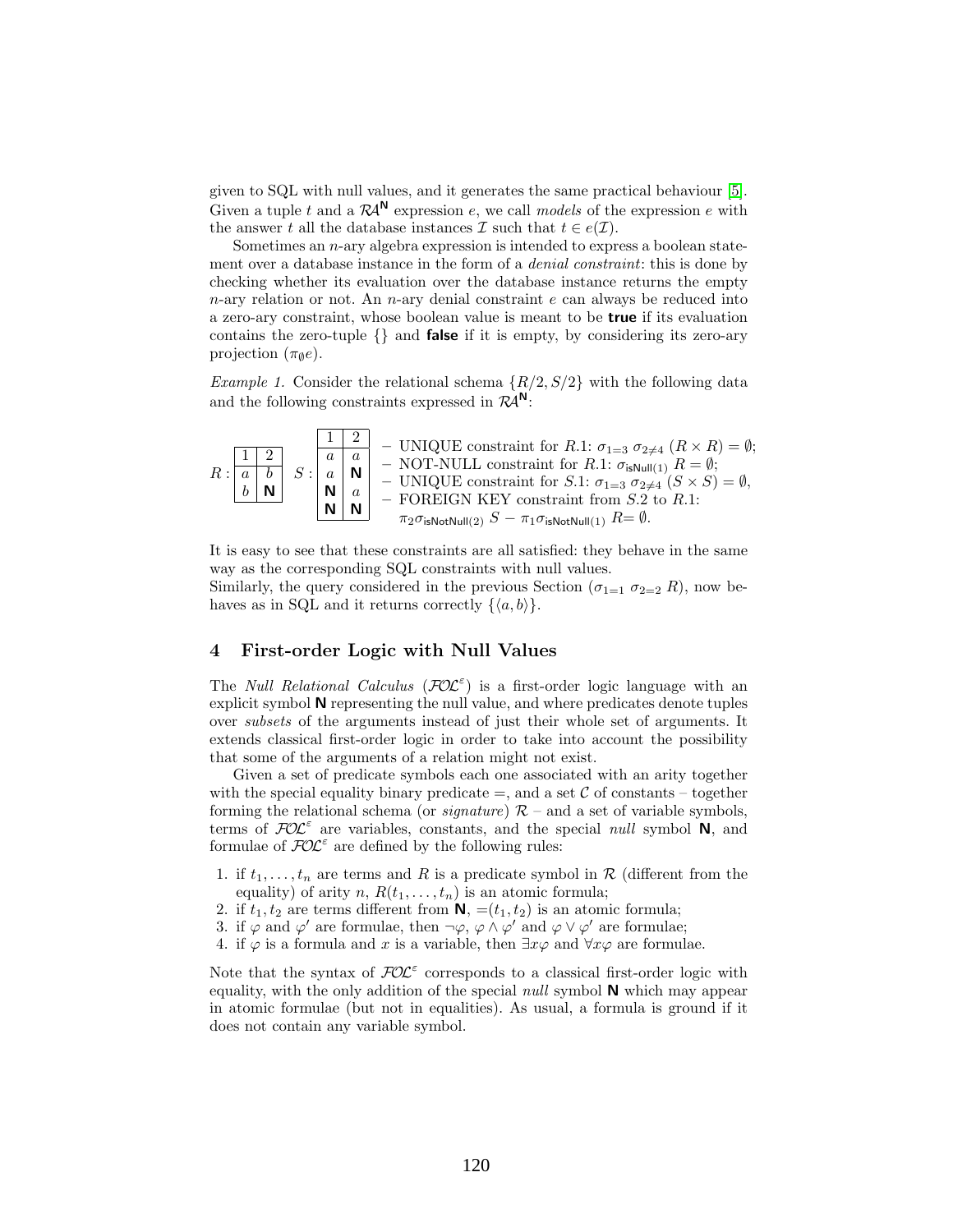The semantics of  $FOL^{\epsilon}$  formulae is given in terms of database instances of type  $\mathcal{I}^{\varepsilon}$ , also called *interpretations*. As usual, an interpretation  $\mathcal{I}^{\varepsilon}$  includes an interpretation domain  $\Delta$  and it associates each relation symbol R of arity n in the signature to a set of *n*-tuples  $\mathcal{I}^{\varepsilon}(R)$  – i.e., a set of *partial* functions with range in  $\Delta$  – and each constant symbol in C to a domain value in  $\Delta$  (we do not consider here the Standard Name Assumption). The equality predicate is interpreted as the classical equality over the domain  $\Delta$ . It is easy to see that if n-tuples were just *total* functions, then an interpretation  $\mathcal{I}^{\varepsilon}$  would correspond exactly to a classical first-order interpretation.

The definition of satisfaction and entailment in  $\mathcal{FOL}^{\varepsilon}$  is exactly the same as in classical first-order logic with equality over the signature  $\mathcal{R}$ , with the only difference lying on the truth value of atomic formulae which involve partial functions instead of total functions because of the possible presence of null values in atomic formulae. As usual, an interpretation  $\mathcal{I}^{\varepsilon}$  satisfying a formula is called a model of the formula.

An interpretation  $\mathcal{I}^{\varepsilon}$  and a valuation function for variable symbols  $\alpha$  satisfy an atomic formula – written  $\mathcal{I}^{\varepsilon}, \alpha \models_{\mathcal{FOL}^{\varepsilon}} R(t_1, \ldots, t_n)$  – iff there is an *n*-tuple  $\tau \in \mathcal{I}^{\varepsilon}(R)$  such that for each  $i \in [1 \cdots n]$ :  $\tau(i) = \mathcal{I}^{\varepsilon}(c)$  if  $t_i$  is a constant symbol  $c, \tau(i) = \alpha(t_i)$  if  $t_i$  is a variable symbol, and  $\tau(i)$  is undefined if  $t_i = \mathbf{N}$ .

It is easy to see that the satisfiability of a  $\mathcal{FOL}^{\varepsilon}$  formula without any occurrence of the null symbol N doesn't depend on partial tuples; so its models can be characterised by classical first-order semantics: in each model the interpretation of predicates would include only tuples represented as total functions.

*Example 2.* The models of the  $FOL^{\epsilon}$  formula  $R(a, b) \wedge R(b, \mathbf{N})$  are all the interpretations  $\mathcal{I}^{\varepsilon}$  such that  $\mathcal{I}^{\varepsilon}(R)$  includes at least the tuples  $\{1 \mapsto a, 2 \mapsto b\}$  and  $\{1 \mapsto b\}.$ 

#### <span id="page-7-0"></span>4.1 Characterisation in classical First-order Logic

Given a signature  $\mathcal{R}$ , let's consider a classical first-order logic language with equality ( $FOL$ ) over the *decomposed* signature  $\widetilde{\mathcal{R}}$ , as it has been defined in Sec-tion [2;](#page-1-0)  $FOL$  has a classical semantics with models of type  $\mathcal{I}^{\varphi}$  and it does not deal with null values directly. In this Section we show that  $\mathcal{FOL}^{\varepsilon}$  over R and FOL over  $\widetilde{\mathcal{R}}$  are equally expressive, namely that for every formula in  $\mathcal{FOL}^{\varepsilon}$  over the signature  $R$  there is a corresponding formula in  $FOL$  over the decomposed signature  $\mathcal{R}$ , such that the two formulae have isomorphic models, and that for every formula in  $FOL$  over the decomposed signature R there is a corresponding formula in  $FOL^{\varepsilon}$  over the signature R, such that the two formulae have isomorphic models.

As we discussed before, the isomorphism between the interpretations  $\mathcal{I}^{\mathbb{N}}$  and  $\mathcal{I}^{\varphi}$  is based on the fact that each |A|-tuple in the relation  $\mathcal{I}^{\varphi}(\tilde{R}_{A})$  corresponds exactly to the *n*-tuple in  $\mathcal{I}^{\mathbb{N}}(R)$  having non-null values *only* in the positional arguments specified in A, with the same values and in the same relative positional order.

In order to relate the two logics, we define a bijective translation function  $\Omega_f(\cdot)$  (and its inverse  $\Omega_f^{-1}(\cdot)$ ) which maps  $\mathcal{FOL}^{\varepsilon}$  formulae into  $\mathcal{FOL}$  formulae (and vice-versa).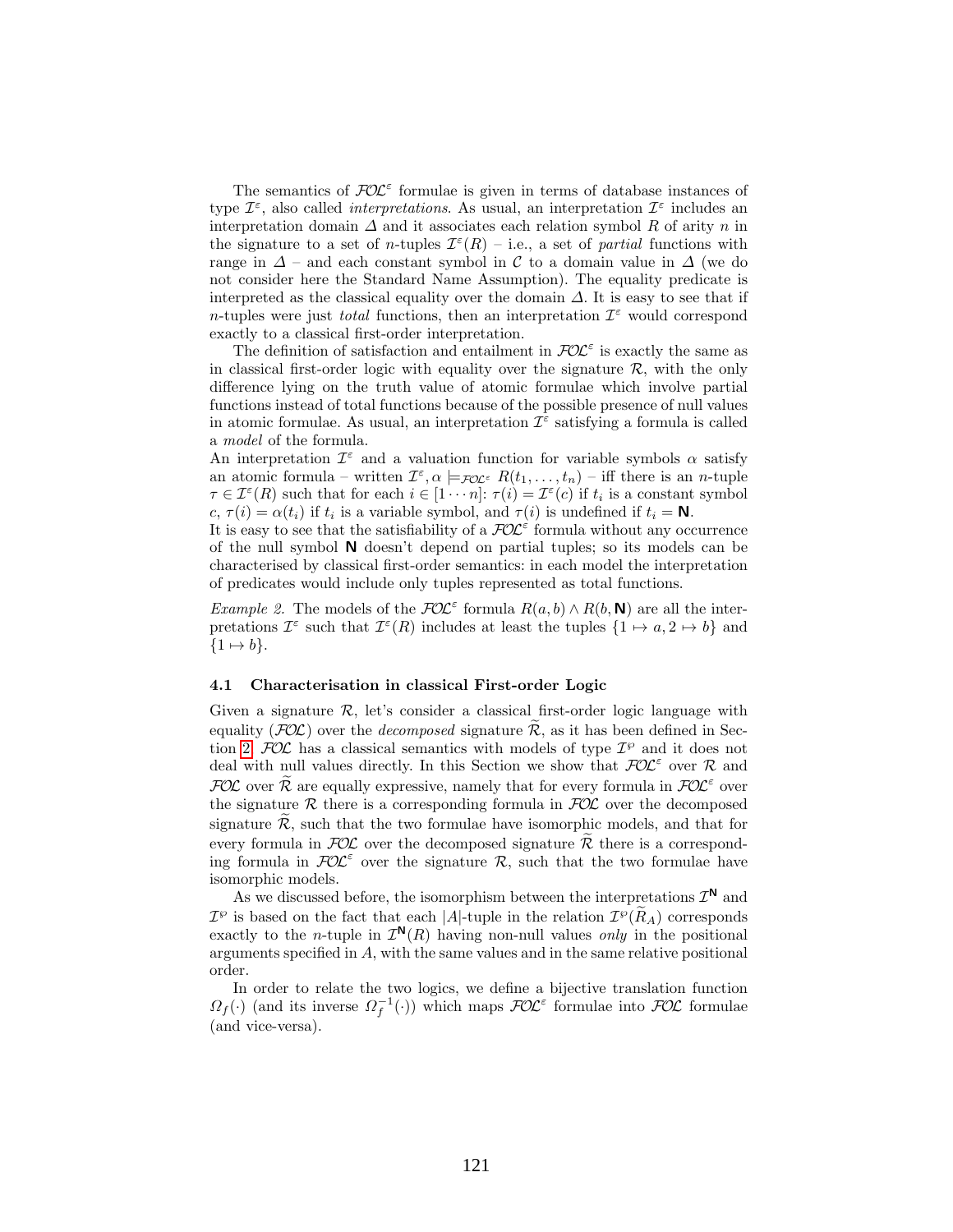#### Definition 1 (Bijective translation  $\Omega_f$ ).

 $\Omega_f(\cdot)$  is a bijective function from  $\mathcal{FOL}^{\varepsilon}$  formulae over the signature R to  $\mathcal{FOL}$ formulae over the signature  $\widetilde{\mathcal{R}}$ , defined as follows.

- $-P_{f}(R(t_1,...,t_n)) = R_{\{i_1,...,i_k\}}(t_{i_1},...,t_{i_k}),$ where  $R \in \mathcal{R}$  an n-ary relation,  $\{i_1, \ldots, i_k\} = \{j \in [1 \cdots n] \mid t_i \text{ is not } N\}.$ Obviously:  $\Omega_f^{-1}(\tilde{R}_{\{i_1,...,i_k\}}(t_{i_1},...,t_{i_k})) = R(t'_1,...,t'_n),$ where  $\{i_1, \ldots, i_k\} \subseteq [1 \cdots n]$  and  $t'_{i_j} = t_j$  for  $j = 1, \ldots, k$ , and  $t'_j$  is N for  $j \in [1 \cdots n] \setminus \{i_1, \ldots, i_k\}.$
- In both the direct and inverse cases we assume  $i_1, \ldots, i_k$  in ascending order. – The translation of equality atoms and non atomic formulae is the identity transformation inductively defined on top of the above translation of atomic formulae.

It is easy to see that the size of a translated formula (via either the  $\Omega_f(\cdot)$ ) or the  $\Omega_f^{-1}(\cdot)$  translation) is linearly bounded by the size of the input formula, assuming the signatures R and  $\widetilde{\mathcal{R}}$  fixed; the signature  $\widetilde{\mathcal{R}}$  can be exponentially larger than the signature  $\mathcal R$ , the exponent being the maximum arity of the relations in  $\mathcal R$ .

*Example 3.* The  $FOL^{\epsilon}$  formula  $\exists x. R(a,x) \wedge R(x, \mathbf{N}) \wedge R(\mathbf{N}, \mathbf{N})$  over the signature R is translated as the  $\mathcal{FOL}$  formula  $\exists x. R_{\{1,2\}}(a,x) \wedge R_{\{1\}}(x) \wedge R_{\{\}}$  over the decomposed signature  $\widetilde{\mathcal{R}}$ , and vice-versa.

Let's show now that the above bijective translation preserves the models of the formulae, modulo the isomorphism among models presented in Section [2.](#page-1-0)

<span id="page-8-0"></span>**Theorem 1.** Let  $\varphi$  be a  $\mathcal{FOL}^{\varepsilon}$  formula over the signature  $\mathcal{R}$ , and  $\widetilde{\varphi}$  a  $\mathcal{FOL}$ <br>formula over the signature  $\widetilde{\mathcal{R}}$ . Then for any (database) instance  $\mathcal{T}_{\varepsilon}$ formula over the signature  $\widetilde{\mathcal{R}}$ . Then for any (database) instance  $\mathcal{I}$ :

 $\mathcal{I}^{\varepsilon}, \alpha \models_{\mathcal{FOL}^{\varepsilon}} \varphi$  if and only if  $\mathcal{I}^{\varphi}, \alpha \models_{\mathcal{FOL}} \Omega_{f}(\varphi)$ .

Since  $\Omega_f(\cdot)$  is a bijection, we can equivalently write:

 $\mathcal{I}^{\varepsilon}, \alpha \models_{\mathcal{FOL}^{\varepsilon}} \Omega_{f}^{-1}(\widetilde{\varphi})$  if and only if  $\mathcal{I}^{\varphi}, \alpha \models_{\mathcal{FOL}} \widetilde{\varphi}$ .

Proof. The statements of the theorem are proved by induction on the syntax of the formulae  $\varphi$  and  $\tilde{\varphi}$ . Since syntax and semantics of non-atomic formulae is the same for both  $FOL^{\varepsilon}$  and  $FOL$ , we show that the statement hold for the atomic cases. The case of equality can be easily proved by noticing that N is not allowed to appear among its arguments.

We focus on ground atomic formulae, since the valuation function for variable symbols  $\alpha$  is the same in the pre- and the post-conditions.

1. Let  $R(t_1,\ldots,t_n)$  be a  $\mathcal{FOL}^{\varepsilon}$  ground atomic formula where  $A = \{i_1,\ldots,i_k\} \subseteq$  $[1 \cdots n]$  is the set of its positional arguments for which  $t_i$  is not **N**. Then  $\Omega_f(R(t_1,\ldots,t_n)) = R(t_{i_1},\ldots,t_{i_k}).$ By the assumption  $\mathcal{I}^{\varepsilon}, \alpha \models_{\mathcal{FOL}^{\varepsilon}} R(t_1,\ldots,t_n);$  therefore there is a tuple  $\tau \in \mathcal{I}^{\varepsilon}(R)$  such that  $\tau(j) = \mathcal{I}^{\varepsilon}(t_j)$  for  $j \in A$ , and  $\tau$  is undefined for  $j \notin A$ . By definition of  $\mathcal{I}^{\wp}$ ,  $(\tau(i_1), \ldots, \tau(i_k)) \in \mathcal{I}^{\wp}(\tilde{R})$  therefore  $\mathcal{I}^{\wp}, \alpha \models$  $R_A(t_{i_1},...,t_{i_k}).$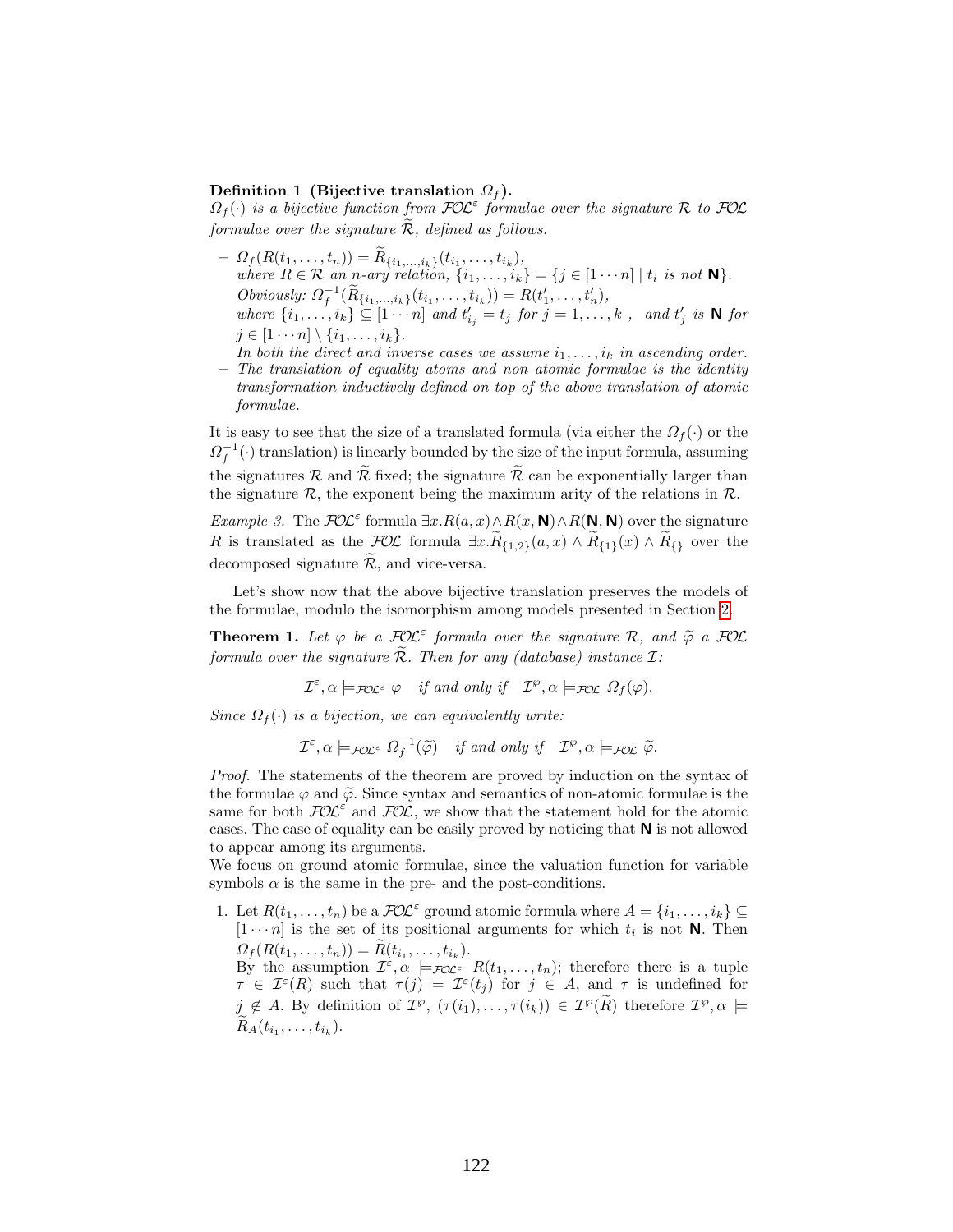2. Let  $\widetilde{R}_{\{i_1,\ldots,i_k\}}(t_1,\ldots,t_k)$  be a  $\mathcal{FOL}^{\varepsilon}$  ground atomic formula with  $\{i_1,\ldots,i_k\}\subseteq$  $[1 \cdots n]$ ; then  $\Omega_f^{-1}(\widetilde{R}_{\{i_1,\ldots,i_k\}}(t_1,\ldots,t_k)) = R(t'_1,\ldots,t'_n)$ , where  $\{i_1,\ldots,i_k\} \subseteq$  $[1 \cdots n]$  and  $t'_{i_j} = t_j$  for  $j = 1, ..., k$  and  $t'_{j} = \mathbf{N}$  for  $j \in [1 \cdots n] \setminus \{i_1, ..., i_k\}.$ By assumption  $\mathcal{I}^{\wp}, \alpha \models \tilde{R}_{\{i_1,\dots,i_k\}}(t_1,\dots,t_k)$ , therefore  $(\mathcal{I}^{\wp}(t_1),\dots,\mathcal{I}^{\wp}(t_k)) \in$  $\mathcal{I}^{\varphi}(\tilde{R}_{\{i_1,\ldots,i_k\}})$ . By definition of  $\mathcal{I}^{\varepsilon}$  there is a tuple  $\tau \in \mathcal{I}^{\varepsilon}(R)$  s.t.  $\tau(i_j) =$  $\mathcal{I}^{\varphi}(t_j)$  for  $j \in \{i_1,\ldots,i_k\}$  and undefined otherwise. Therefore  $\mathcal{I}^{\varepsilon}, \alpha \models_{\mathcal{FOL}^{\varepsilon}}$  $R(t'_1,\ldots,t'_n)$ ).  $\Box$ 

# 4.2 Domain Independent fragment of  $FOL^{\epsilon}$  with Standard Names

In this Section we introduce the domain independent fragment of  $FOL^{\varepsilon}$  with the Standard Name Assumption, and we analyse its properties.

Definition 2 (Domain Independence). A  $\mathcal{FOL}^{\varepsilon}$  closed formula  $\varphi$  is domain independent if for every two interpretations  $\mathcal{I} = \langle \Delta^{\mathcal{I}}, \mathcal{I}(\cdot) \rangle$  and  $\mathcal{J} = \langle \Delta^{\mathcal{J}}, \mathcal{J}(\cdot) \rangle$ , which agree on the interpretation of relation symbols and constant symbols –  $i.e.$  $\mathcal{I}(\cdot) = \mathcal{J}(\cdot)$  – but disagree on the interpretation domains  $\Delta^{\mathcal{I}}$  and  $\Delta^{\mathcal{J}}$ :

$$
\mathcal{I} \models \varphi
$$
 if and only if  $\mathcal{J} \models \varphi$ .

The domain independent fragment of  $FOL^{\epsilon}$  includes only the domain independent formulae of  $\overline{\text{FOL}}^{\varepsilon}$ .

It is easy to see that the domain independent fragment of  $FOL<sup>\epsilon</sup>$  can be characterised with the *safe-range* syntactic fragment of  $\tilde{\mathcal{F}}OL^{\varepsilon}$ : intuitively, a formula is safe-range if and only if its variables are bounded by positive predicates or equalities – for the exact syntactical definition see, e.g., [\[3\]](#page-14-2). Due to the strong semantic equivalence expressed in Theorem [1](#page-8-0) and due to the fact the the bijection  $\Omega_f(\cdot)$  preserves the syntactic structure of the formulae, we can reuse the results about safe-range transformations and domain independence usually holding for classical  $FOL$ . To check whether a formula is safe-range, the formula is transformed into a logically equivalent safe-range normal form and its range restriction is computed according to a set of syntax based rules; the range restriction of a formula is a subset of its free variables, and if it coincides with the free variables then the formula is said to be safe-range [\[3\]](#page-14-2). In addition to that, the following theorem on domain independence holds.

**Theorem 2.** Any safe-range  $FOL^{\varepsilon}$  formula is domain independent, and any domain independent  $\widehat{\mathcal{FOL}}^{\varepsilon}$  formula can be transformed into a logically equivalent safe-range  $\overline{\text{{\rm FOL}}}^{\varepsilon}$  formula.

We focus now on the domain independent fragment of  $\mathcal{FOL}^{\varepsilon}$  with the Standard Name Assumption. We observe that an interpretation is a model of a formula in the domain independent fragment of  $FOL^{\epsilon}$  with the Standard Name Assumption if and only if the interpretation which agrees on the interpretation of relation and constant symbols but with the interpretation domain equal to the set of standard names  $\mathcal C$  is a model of the formula. Therefore, in the following when dealing with the domain independent fragment of  $FOL^{\epsilon}$  with the Standard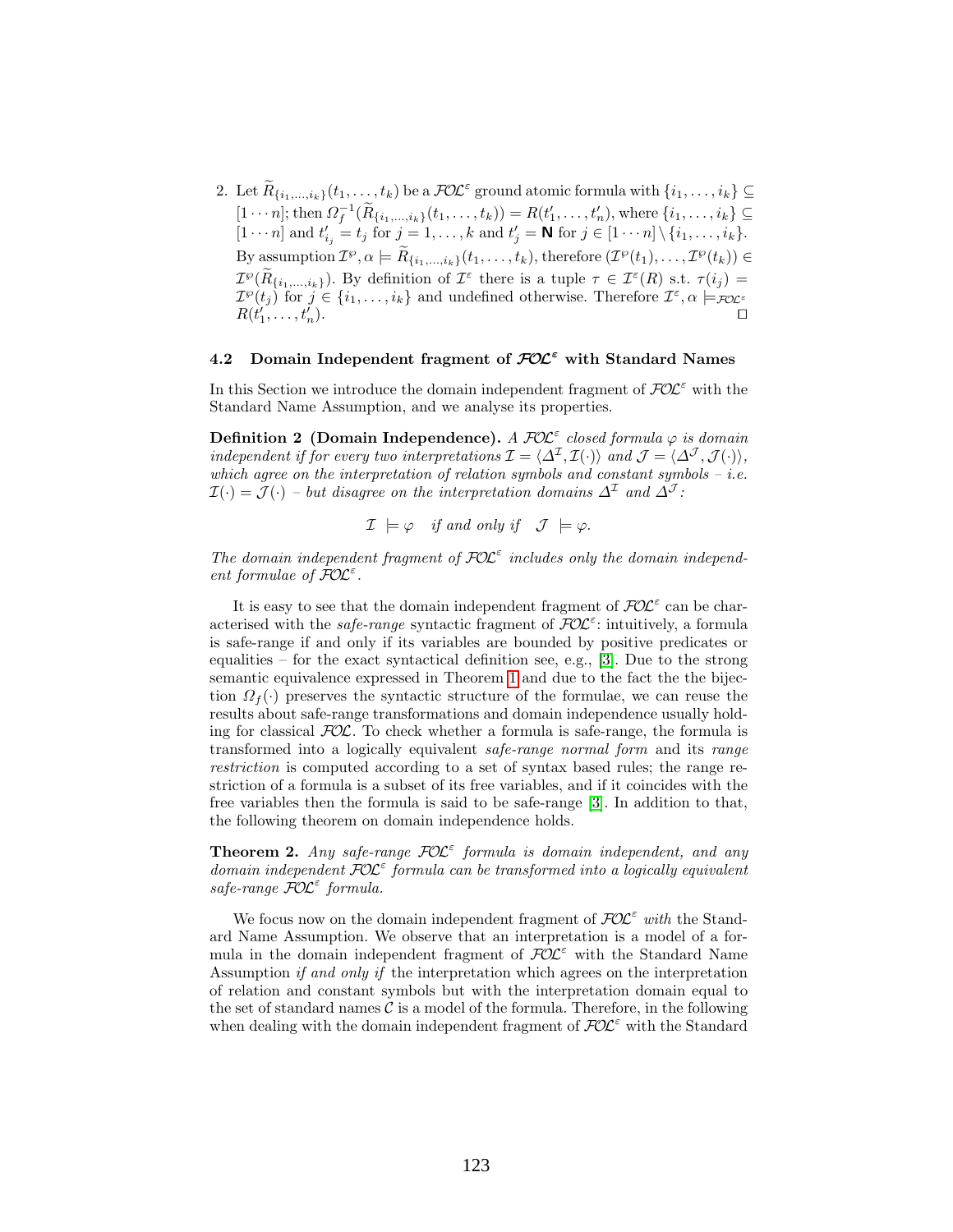Name Assumption we can just consider interpretations with the interpretation domain equal to  $\mathcal{C}$ .

We now show that we can weaken the Standard Name Assumption by just assuming Unique Names, without changing the certain answers. An interpretation I satisfies the Unique Name Assumption if  $\mathcal{I}(a) \neq \mathcal{I}(b)$  for any different  $a, b \in \mathcal{C}$ . We observe that an interpretation is a model of a  $\mathcal{FOL}^{\varepsilon}$  formula with the Standard Name Assumption if and only if the interpretation obtained by homomorphically transform the standard names with arbitrary domain elements is a model of the formula; this latter interpretation clearly satisfies the Unique Name Assumption. This observation allows us to freely interchange the Standard Name and the Unique Name Assumptions; this is of practical advantage, since we can easily encode the Unique Name Assumption in a classical first-order logic reasoner, and most description logics reasoners do have a native Unique Name Assumption.

# 5 Equivalence of Algebra and Calculus

In this Section we prove the strong relation between  $\mathcal{R}A^N$  and  $\mathcal{FOL}^{\varepsilon}$ .

**Theorem 3.** The  $\mathcal{R}A^{N}$  relational algebra with nulls and the domain independent fragment of  $\mathcal{FOL}^{\varepsilon}$  with the Standard Name Assumption are equally expressive.

The notion of *equal expressivity* is captured by the following two propositions.

<span id="page-10-0"></span>**Proposition 1.** Let e be an arbitrary  $\mathcal{R}A^{N}$  expression of arity n, and t an arbitrary n-tuple as a total function with values taken from the set  $\mathcal{C} \cup \{N\}$ . There is a function  $\Omega(e,t)$  translating e with respect to t into a closed safe-range  $FOL^{\varepsilon}$ formula, such that for any instance  $\mathcal I$  with the Standard Name Assumption:

 $t \in e(\mathcal{I}^{\mathbf{N}})$  if and only if  $\mathcal{I}^{\varepsilon} \models_{\mathcal{FOL}^{\varepsilon}} \Omega(e,t)$ .

<span id="page-10-1"></span>**Proposition 2.** Let  $\varphi$  be an arbitrary safe-range  $\mathcal{FOL}^{\varepsilon}$  closed formula. There is a  $\mathcal{R}A^{\mathsf{N}}$  expression e, such that for any instance  $\mathcal I$  with the Standard Name Assumption:

 $\mathcal{I}^{\varepsilon} \models_{\mathcal{FOL}^{\varepsilon}} \varphi \quad \text{if and only if} \quad e(\mathcal{I}^{\mathbf{N}}) \neq \emptyset.$ 

This means that there exists a reduction from the membership problem of a tuple in the answer of a  $\mathcal{R}A^N$  expression over a database instance with null values into the satisfiability problem of a closed safe-range  $\mathcal{FOL}^{\varepsilon}$  formula over the same database (modulo the isomorphism among database instances presented in Section [2\)](#page-1-0); and there exists a reduction from the satisfiability problem of a closed safe-range  $FOL^{\varepsilon}$  formula over a database instance with null values into the emptiness problem of the answer of a  $\mathcal{R}A^{\mathsf{N}}$  expression over the same database (modulo the isomorphism among database instances).

Example 4. Given some database instance, checking whether the tuple  $\langle a, b \rangle$  or the tuple  $\langle b, \mathbf{N} \rangle$  are in the answer of the  $\mathcal{R}A^{\mathbf{N}}$  query  $\sigma_{1=1}$   $\sigma_{2=2}$  R (discussed in Section [1\)](#page-0-1) corresponds to check the satisfiability over the database instance of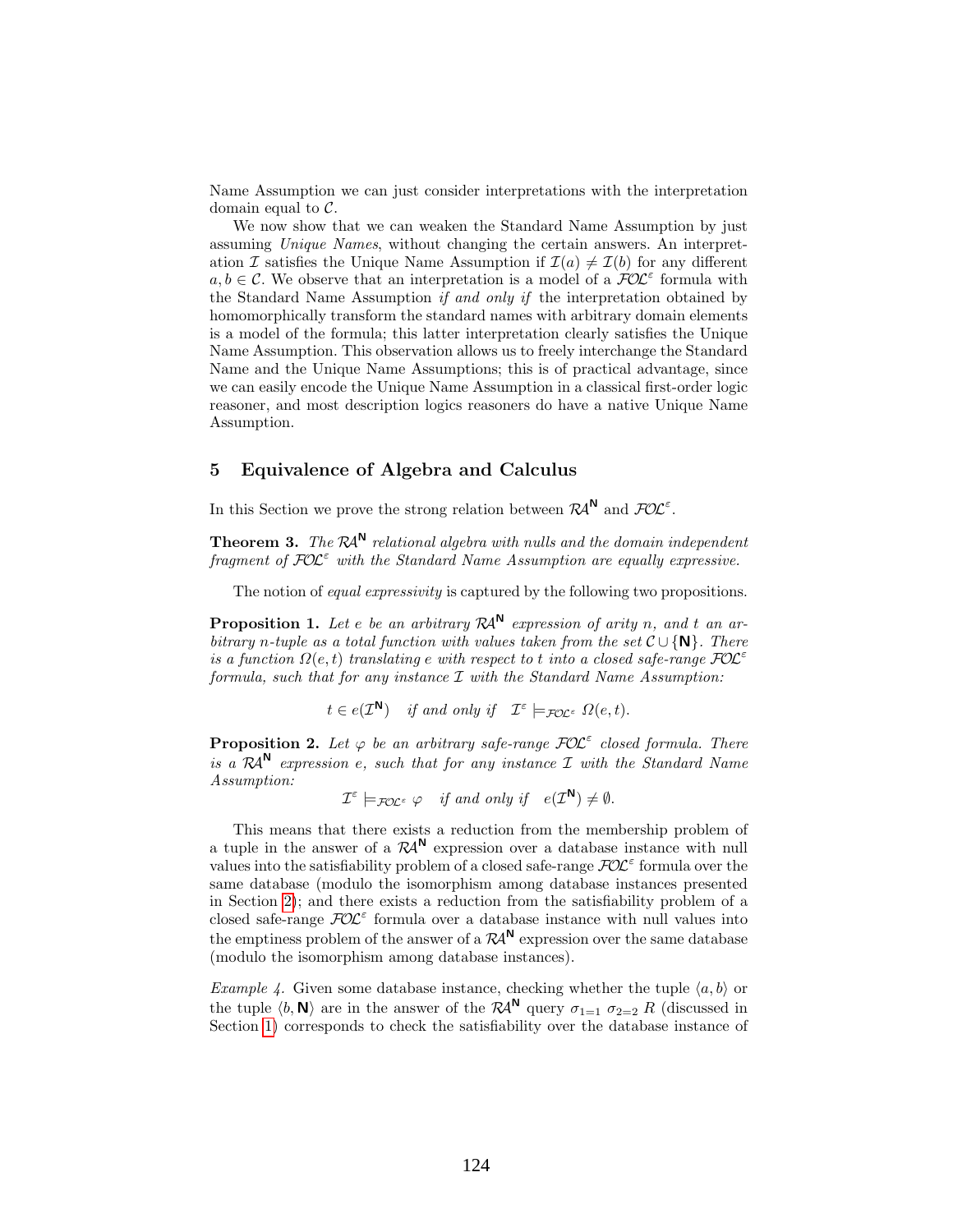the  $FOL^{\varepsilon}$  closed safe-range formula  $R(a, b)$  in the former case, or of the formula false in the latter case. You can observe that, as expected, also when translated in first-order logic, it turns out that the tuple  $\langle b, \mathbf{N} \rangle$  is not in the answer of the query  $\sigma_{1=1}$   $\sigma_{2=2}$  R. A constructive way to get the  $\mathcal{FOL}^{\varepsilon}$  formulae is discussed in Section [5.1.](#page-11-0)

Example 5. Let's consider the "UNIQUE constraint for R.1" from Example [1](#page-6-0) expressed in  $\mathcal{R}A^N$  as  $\sigma_{1=3}$   $\sigma_{2\neq 4}$   $(R \times R) = \emptyset$ . The  $\mathcal{R}A^N$  expression is translated as the closed safe-range  $\mathcal{FOL}^{\varepsilon}$  formula:  $\forall x, y, z$ .  $R(x, y) \wedge R(x, z) \rightarrow y = z$ , which corresponds to the classical way to express a unique constraint in first-order logic. A constructive way to get the  $FOL^{\varepsilon}$  formula is discussed in Section [5.1.](#page-11-0)

*Example 6.* The safe-range closed  $FOL^{\epsilon}$  formula  $\exists x.R(x, N)$  is translated as the zero-ary  $\mathcal{R}A^{\mathsf{N}}$  statement  $\sigma_{\mathsf{isNotNull}(1)}$   $\sigma_{\mathsf{isNull}(2)}$   $R \neq \emptyset$ . A constructive way to get the  $\mathcal{R}A^{\mathsf{N}}$  statement is discussed in Section [5.2.](#page-12-0)

Example 7. Let's consider what would be the classical way to express the "FOR-EIGN KEY from S.2 to R.1" constraint from Example [1](#page-6-0) in first-order logic:

 $\forall x, y. S(x, y)$  →  $\exists z. R(y, z) \equiv \neg \exists y. (\exists x. S(x, y)) \land \neg (\exists z. R(y, z)).$ The formula is translated as the  $\mathcal{R}A^{\mathsf{N}}$  statement:  $\pi_2\sigma_{\mathsf{isNotNull}(2)}$   $S-\pi_1\sigma_{\mathsf{isNotNull}(1)}$   $R=$  $\emptyset$ , which is the  $\mathcal{R}A^{\mathsf{N}}$  statement we considered in Example [1.](#page-6-0) A constructive way to get the  $\mathcal{R}A^{\mathsf{N}}$  statement is discussed in Section [5.2.](#page-12-0)

#### <span id="page-11-0"></span>5.1 From Algebra to Calculus

To show that the safe-range fragment of  $FOL^{\varepsilon}$  with the Standard Name Assumption captures the expressivity of  $\mathcal{R}A^N$  queries, we first define explicitly a translation function which maps  $R\mathcal{A}^{\mathsf{N}}$  expressions into safe-range  $\mathcal{FOL}^{\varepsilon}$  formulae.

<span id="page-11-1"></span>Definition 3 (From  $\mathcal{R}A^{N}$  to safe-range  $\mathcal{FOL}^{\varepsilon}$ ). Let e be an arbitrary  $\mathcal{R}A^{N}$ expression, and t an arbitrary tuple of the same arity as  $e$ , as a total function with values taken from the set  $\mathcal{C} \cup \{N\} \cup \mathcal{V}$ , where  $\mathcal{V}$  is a countable set of variable symbols. The function  $\Omega(e,t)$  translates e with respect to t into a  $\mathcal{FOL}^{\varepsilon}$  formula according to the following inductive definition:

$$
- \text{ for any } R/\ell \in \mathcal{R}, \Omega(T, t) \rightsquigarrow R(t(1), \dots, t(\ell))
$$
  
\n
$$
- \Omega(\langle v \rangle, t) \rightsquigarrow \begin{cases} = (t(1), v) & \text{if } t(1) \neq \mathbf{N} \\ \text{false} & \text{otherwise} \end{cases}
$$
  
\n
$$
- \Omega(\langle \mathbf{N} \rangle, t) \rightsquigarrow \begin{cases} \text{false} & \text{if } t(1) \neq \mathbf{N} \\ \text{true} & \text{otherwise} \end{cases}
$$
  
\n
$$
- \Omega(\sigma_{i} = v e, t) \rightsquigarrow \begin{cases} \Omega(e, t) \land = (t(i), v) & \text{if } t(i) \neq \mathbf{N} \\ \text{false} & \text{otherwise} \end{cases}
$$
  
\n
$$
- \Omega(\sigma_{i} = j e, t) \rightsquigarrow \begin{cases} \Omega(e, t) \land = (t(i), t(j)) & \text{if } t(i), t(j) \neq \mathbf{N} \\ \text{false} & \text{otherwise} \end{cases}
$$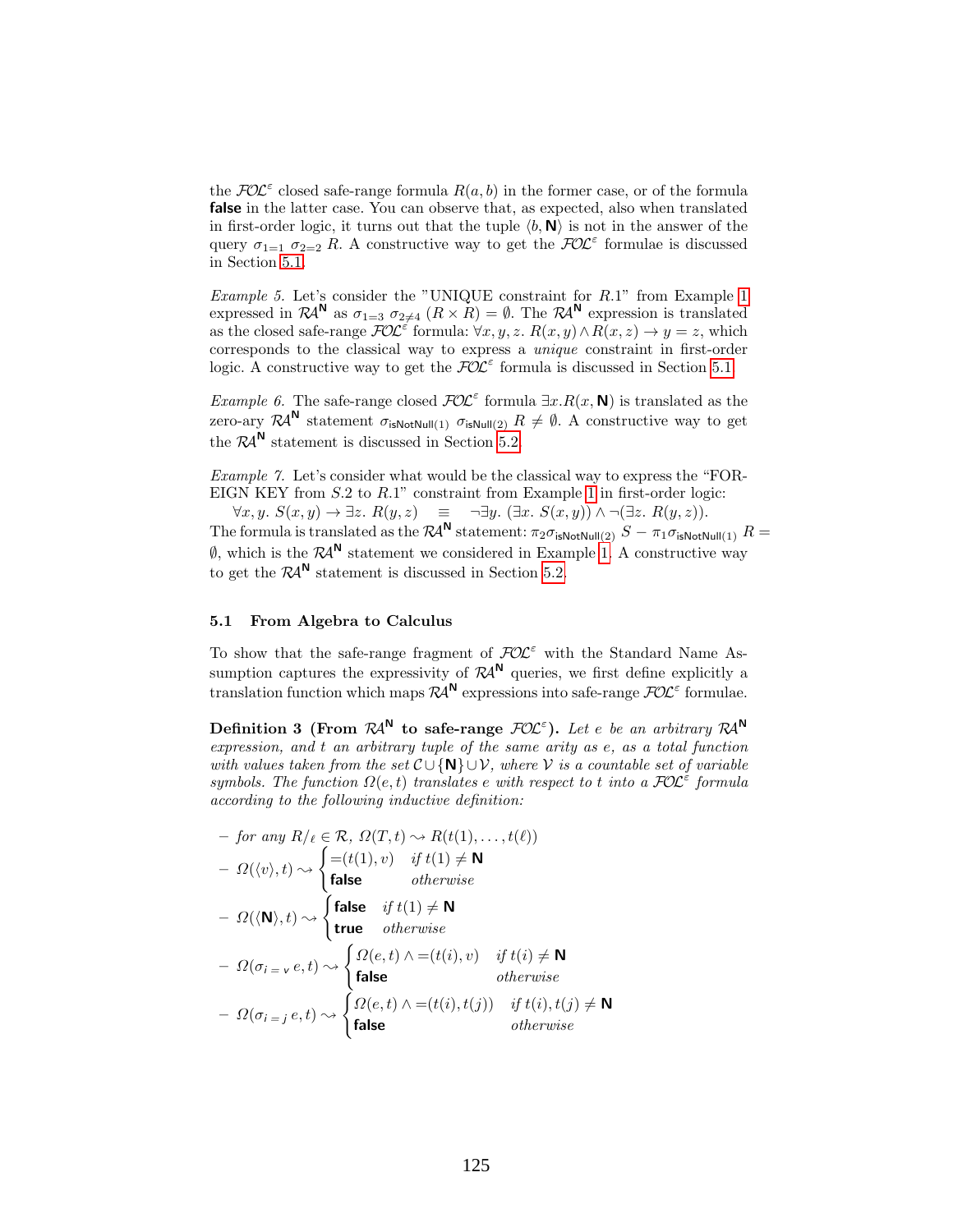$- \Omega(\pi_{i_1\cdots i_k}e,t) \rightarrow \exists x_1\cdots x_n \bigvee_{H \subseteq \{1\cdots n\} \setminus \{i_1\cdots i_k\}} \Omega(e,t_H)$ 

where  $x_i$  are fresh variable symbols and  $t_H$  is a sequence of n terms defined as:

$$
t_H(i) \doteq \begin{cases} t(i) & \text{if } i \in \{i_1, \dots, i_k\} \\ \mathbf{N} & \text{if } i \in H \\ x_i & \text{otherwise} \end{cases}
$$

 $- \Omega(e_1 \times e_2, t) \sim \Omega(e_1, t) \wedge \Omega(e_2, t')$ where  $n_1, n_2$  are the arity of  $e_1, e_2$  respectively, and t' is a n<sub>2</sub>-ary tuple function s.t.  $t'(i) = t(n_1 + i)$  for  $1 \le i \le n_2$ 

$$
- \Omega(e_1 \cup e_2, t) \rightsquigarrow \Omega(e_1, t) \vee \Omega(e_2, t) - \Omega(e_1 - e_2, t) \rightsquigarrow \Omega(e_1, t) \wedge \neg \Omega(e_2, t)
$$

We can now proceed with the proof of Proposition [1.](#page-10-0)

Proof (Proposition [1\)](#page-10-0). We prove the proposition by induction on the expression e that  $t \in e(\mathcal{I}^{\mathbb{N}})$  iff  $\mathcal{I}^{\varepsilon} \models_{\mathcal{FOL}^{\varepsilon}} \Omega(e,t)$ . For the sake of brevity we demonstrate the arguments for two of the significant cases.

Let e be  $R \in \mathcal{R}$  of arity n and t a tuple s.t.  $t \in R(\mathcal{I}^{\mathbf{N}})$  where  $\{i_1, \ldots, i_k\}$  are the indexes for which  $t(i) = \mathbb{N}$ . By Definition [3,](#page-11-1)  $\Omega(R, t) \sim R(t)$ . Since  $t \in R(\mathcal{I}^{\mathbb{N}})$ , then  $t \in \mathcal{I}^{\mathbf{N}}(R)$ , so there is a partial function  $t' \in \mathcal{I}^{\varepsilon}(R)$  s.t.  $t'(i)$  is undefined for  $i \in \{i_1, \ldots, i_k\}$  and  $t'(i) = t(i)$  otherwise. Therefore  $\mathcal{I}^{\varepsilon} \models_{\mathcal{FOC}^{\varepsilon}} R(t)$ . On the other hand, if  $\mathcal{I}^{\varepsilon} \models_{\mathcal{FOL}^{\varepsilon}} R(t)$  then there is a partial function  $t' \in \mathcal{I}^{\varepsilon}(R)$  s.t.  $t'(i)$  is undefined for  $i \in \{i_1, \ldots, i_k\}$  and  $t'(i) = \mathcal{I}^{\varepsilon}(t(i))$  otherwise. Since  $\mathcal{I}$  is an interpretation with the Standard Name Assumption,  $\mathcal{I}^{\epsilon}(t(i)) = t(i)$ ; therefore  $t \in \mathcal{I}^{\mathsf{N}}(R)$  and  $t \in R(\mathcal{I}^{\mathsf{N}})$ .

Let  $t \in (\pi_{i_1\cdots i_k}e)(\mathcal{I}^{\mathbf{N}})$ , then there is  $t'$  of arity n s.t.  $t' \in e(\mathcal{I}^{\mathbf{N}})$  and  $t(j)$  $t'(i_j)$  for  $i = 1...k$ . By the recursive hypothesis,  $\mathcal{I}^{\varepsilon} \models_{\mathcal{FOL}^{\varepsilon}} \Omega(e, t')$ . Let  $H' \subseteq$  $[1 \cdots n] \setminus \{i_1, \cdots, i_k\}$  be the sets of indexes for which  $t'(\cdot)$  is **N**; then  $\mathcal{I}^{\varepsilon} \models_{\mathcal{FOC}^{\varepsilon}}$  $\exists x_1 \cdots x_n \Omega(e, t_{H'})$ , so  $\mathcal{I}^{\varepsilon} \models_{\mathcal{FOL}^{\varepsilon}} \exists x_1 \cdots x_n \bigvee_{H \subseteq \{1 \cdots n\} \setminus \{i_1 \cdots i_k\}} \Omega(e, t_H)$  because H' is one of these disjuncts. For the other direction, let us assume that  $\mathcal{I}^{\varepsilon} \models_{\mathcal{FOL}^{\varepsilon}}$  $\Omega(\pi_{i_1\cdots i_k}e,t)$ , then  $\mathcal{I}^{\varepsilon} \models_{\mathcal{FOC}^{\varepsilon}} \exists x_1\cdots x_n \bigvee_{H \subseteq [1\cdots n] \setminus \{i_1\cdots i_k\}} \Omega(e,t_H)$ , so there is  $H' \subseteq [1 \cdots n] \setminus \{i_1 \cdots i_k\}$  and assignment  $\alpha$  for variables in  $t_{H'}$  s.t.  $\mathcal{I}^{\varepsilon} \models_{\mathcal{FOL}^{\varepsilon}}$  $\Omega(e, \alpha(t_{H'}))$ . By the inductive hypothesis there is a tuple t' corresponding to  $\alpha(t_{H'})$  s.t.  $t' \in e(\mathcal{I}^{\mathbf{N}})$ ; by construction of  $t_{H'}$ ,  $t(i) = \alpha(t_{H'}(i))$  for  $i \in \{i_1, \ldots, i_k\}$ therefore  $t \in \pi_{i_1 \cdots i_k} e \mathcal{I}$  $\mathsf{N}$ ).

### <span id="page-12-0"></span>5.2 From Calculus to Algebra

To show that  $\mathcal{R}A^{\mathsf{N}}$  queries capture the expressivity of the safe-range fragment of  $FOL^{\varepsilon}$  with the Standard Name Assumption, we first establish two intermediate results supporting that  $FOL^{\varepsilon}$  queries can be expressed in (standard) relational algebra.

<span id="page-12-1"></span>**Lemma 1.** Let  $\widetilde{e}$  be an expression in the standard relational algebra RA over the decomposed relational schema  $\widetilde{\mathcal{R}}$ . There is a  $\mathcal{R}^{\mathsf{A}}$  expression e over the relational schema  $R$ , such that for any instance  $I$ :

$$
\widetilde{e}(\mathcal{I}^{\wp})=e(\mathcal{I}^{\mathbf{N}})
$$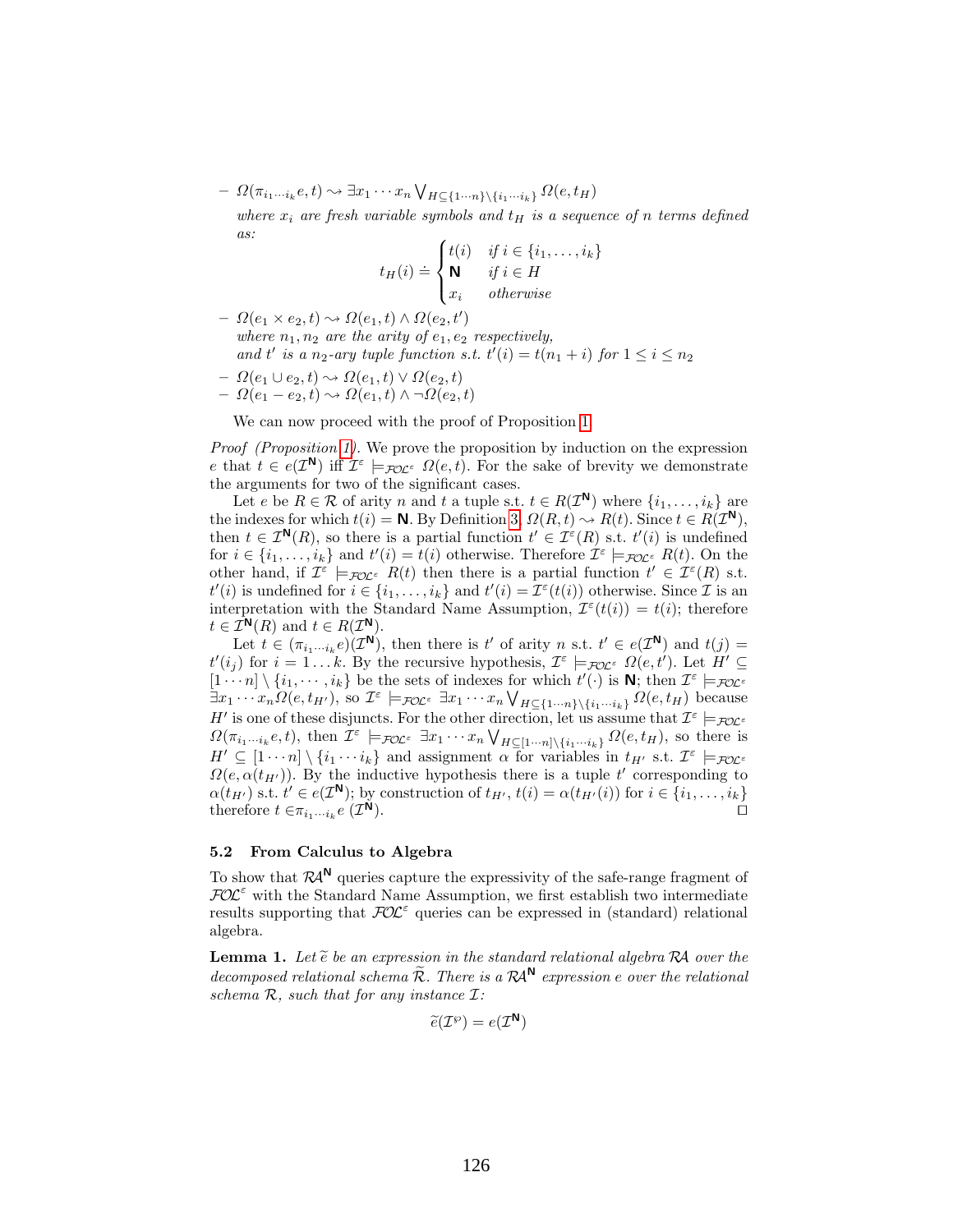*Proof.* The  $\mathcal{R}^{\mathsf{N}}$  expression e is the same expression  $\tilde{e}$  where each basic relation  $\tilde{p}$  $R_{\{i_1,\ldots,i_k\}}$  with R of arity n is substituted by the expression

$$
\widetilde{R}_{\{i_1,\ldots,i_k\}} \rightsquigarrow \pi_{i_1,\ldots,i_k}(\sigma_{\mathsf{isNotNull}(\{i_1,\ldots,i_k\})}\;(\sigma_{\mathsf{isNull}([1\cdots n]\setminus \{i_1,\ldots,i_k\})}\;R))
$$

where  $\sigma_{\text{isNull}(i_1,\ldots,i_k)}$  e is a shorthand for  $\sigma_{\text{isNull}(i_1)} \ldots \sigma_{\text{isNull}(i_k)}$  e.

The proof is by induction on the expression  $e$  where the basic cases are the unary singleton - which is the same as  $\mathcal{R}A^{\mathsf{N}}$  since there are no nulls - and any basic relation  $R_{\{i_1,\ldots,i_k\}}$  where  $R \in \mathcal{R}$  an *n*-ary relation. Compound expressions satisfy the equality because of the inductive assumption and the fact that the algebraic operators (in absence of null values) in  $\mathcal{R}A^N$  and  $\mathcal{R}A$  have the same definition.

Therefore we just need to show that

$$
\widetilde{R}_{\{i_1,\ldots, i_k\}}(\mathcal{I}^{\wp}) = \pi_{i_1,\ldots, i_k}(\sigma_{\text{isNotNull}(i_1,\ldots, i_k)}\; (\sigma_{\text{isNull}(j_1,\ldots, j_\ell)}\; R))(\mathcal{I}^{\text{N}})
$$

however, is true by the definition of  $\mathcal{I}^{\wp}$  and  $\mathcal{I}^{\mathbb{N}}$  as shown in Section [2:](#page-1-0)

$$
\mathcal{I}^{\wp}(\widetilde{R}_{\{i_1,\ldots,i_k\}}) = \{t \in ([1 \cdots k] \mapsto \mathcal{C}) \mid
$$
  
\n
$$
\exists t' \in \mathcal{I}^{\mathbf{N}}(R). \forall j \in ([1 \cdots n] \setminus \{i_1,\ldots,i_k\}). t'(j) = \mathbf{N} \land
$$
  
\n
$$
\forall j \in \{i_1,\ldots,i_k\}. t'(j) \neq \mathbf{N} \land
$$
  
\n
$$
\forall j \in \{1,\ldots,k\}. t(j) = t'(i_j)\}.
$$

<span id="page-13-0"></span>**Lemma 2.** Let  $\psi$  be a safe-range  $FOC$  closed formula. There is an RA expression  $\tilde{e}$  of arity zero, such that for any instance  $\mathcal{I}^{\wp}$  with the Standard Name Assumption:

 $\mathcal{I}^{\wp}\models_{\mathcal{FOL}} \psi$  if and only if  $\widetilde{e}(\mathcal{I}^{\wp})\neq\emptyset$ 

*Proof.* Since null values are not present neither in  $FOL$  nor RA, the lemma derives from the equivalence between safe-range relational calculus queries and relational algebra (see e.g. [\[3\]](#page-14-2)).  $\square$ 

Now we can prove Proposition [2](#page-10-1) using the above lemmata.

*Proof (Proposition [2\)](#page-10-1)*. Given a safe-range  $FOL^{\varepsilon}$  closed formula  $\varphi$ , by Theorem [1,](#page-8-0) there is a safe-range  $\mathcal{FOL}$  formula  $\tilde{\varphi}$  such that  $\mathcal{I}^{\varepsilon} \models_{\mathcal{FOL}^{\varepsilon}} \varphi$  iff  $\mathcal{I}^{\varphi} \models_{\mathcal{FOL}^{\varepsilon}} \tilde{\varphi}$ .<br>By restricting to instances with the Standard Name Assumption, we can

By restricting to instances with the Standard Name Assumption, we can use Lemma [2](#page-13-0) to conclude that there is an  $\mathcal{R}A$  expression  $\tilde{e}$  of arity zero such that  $\mathcal{I}^{\varphi} \models_{\mathcal{FOL}} \widetilde{\varphi}$  iff  $\widetilde{e}(\mathcal{I}^{\varphi}) \neq \emptyset$ ; therefore  $\mathcal{I}^{\varepsilon} \models_{\mathcal{FOL}^{\varepsilon}} \varphi$  iff  $\widetilde{e}(\mathcal{I}^{\varphi}) \neq \emptyset$ 

Finally we use Lemma [1](#page-12-1) to show that there is an  $\mathcal{R}A^{\mathsf{N}}$  expression e such that  $\widetilde{e}(\mathcal{I}^{\wp}) \neq \emptyset$  iff  $e(\mathcal{I}^{\mathbf{N}}) \neq \emptyset$ ; which enables us to conclude that  $\mathcal{I}^{\varepsilon} \models_{\mathcal{FOL}^{\varepsilon}} \varphi$  iff  $e(\mathcal{I}^{\mathsf{N}}) \neq \emptyset.$  $\mathsf{N}$ )  $\neq \emptyset$ .

## 6 Conclusions

Since their inception, SQL null values have been at the centre of long discussions about their real meaning and their formal semantics (see, e.g., the recent thread